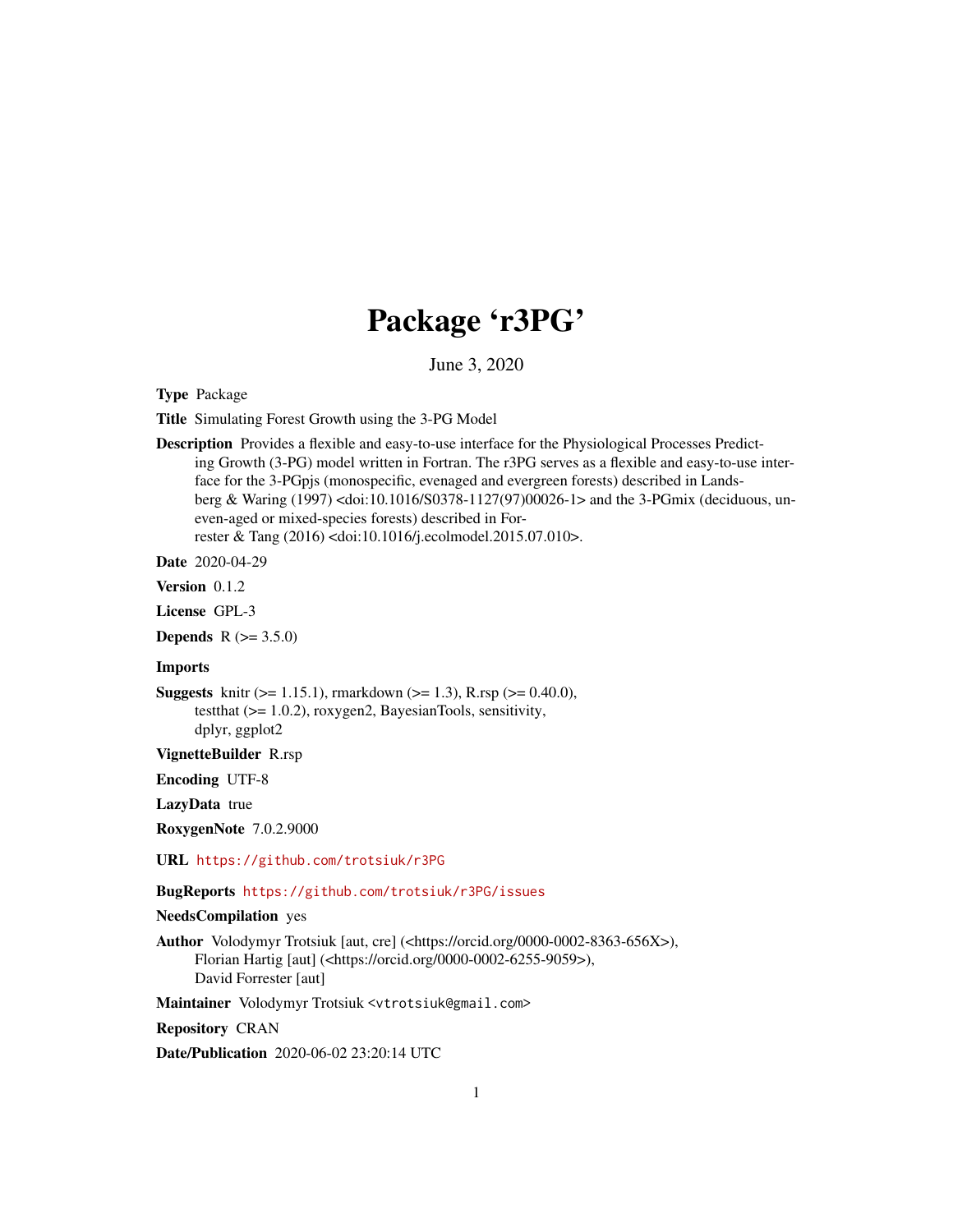## <span id="page-1-0"></span>R topics documented:

|  | 3              |
|--|----------------|
|  | -3             |
|  | $\overline{4}$ |
|  | $\overline{4}$ |
|  | 5              |
|  | 5              |
|  | 6              |
|  | 6              |
|  | 7              |
|  | - 8            |
|  |                |
|  |                |
|  |                |
|  |                |
|  |                |
|  |                |

## **Index** 2008 **[18](#page-17-0)**

<span id="page-1-1"></span>d\_climate *Climate input*

## Description

Table containing the information about monthly values for climatic data.

## Usage

d\_climate

## Format

A data frame with 156 rows and 7 variables:

year calendar year

month month

tmp\_min monthly mean daily minimum temperature (C)

tmp\_max monthly mean daily maximum temperature (C)

tmp\_ave monthly mean daily average temperature (C). (optional)

prcp monthly rainfall (mm month-1)

srad monthly mean daily solar radiation (MJ m-2 d-1)

frost\_days frost days per month (d month-1)

co2 monthly mean atmospheric co2 (ppm), required if calculate\_d13c=1 (optional)

d13catm Monthly mean isotopic composition of air  $(\%$ ), required if calculate\_d13c=1 (optional)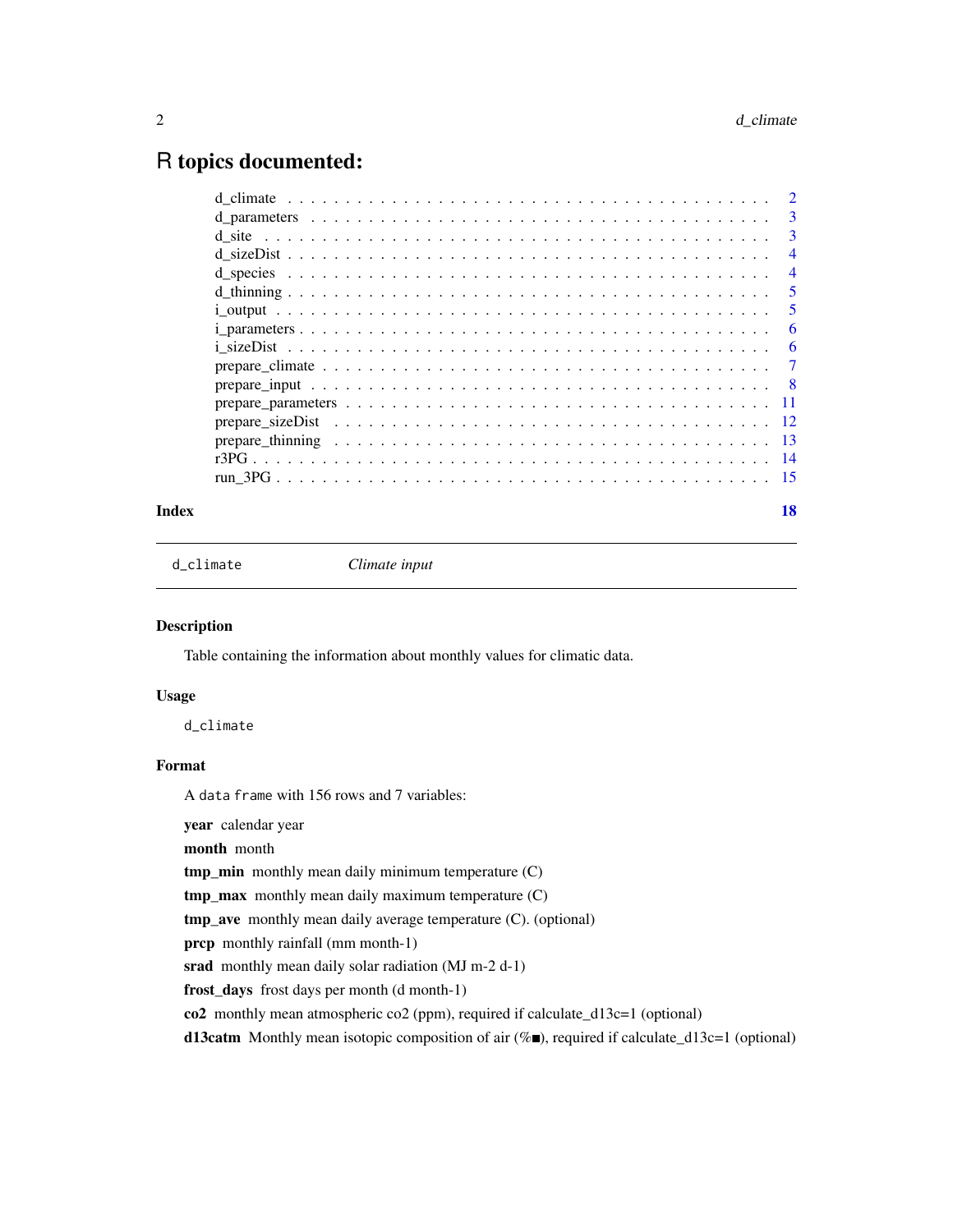<span id="page-2-1"></span><span id="page-2-0"></span>

Table containing the information about parameters.

#### Usage

d\_parameters

#### Format

A data frame with 65 rows and x variables:

parameter name of the parameter, must be consistent in naming with [i\\_parameters](#page-5-1)

Fagus sylvatica parameter values for species 1

Pinus sylvestris parameter values for species 2

d\_site *Site input*

## Description

Table containing the information about site conditions.

#### Usage

d\_site

## Format

A data frame with 1 rows and 8 variables:

latitude site latitude in the WGS84 coordinate system

altitude site altitude, m a.s.l.

soil\_class soil class, according to table 2 user manual of 3PGpjs. 1 - Sandy; 2 - Sandy loam; 3 - Clay loam; 4 - Clay; 0 - No effect of available soil water on production

asw\_i initial available soil water (mm)

asw\_max minimum available soil water (mm)

asw\_min maximum available soil water (mm)

- from year and month indicating the start of simulation. Provided in form of year-month. E.g. "2000-01"
- to year and month indicating the end of simulation. Provided in form of year-month. E.g. "2009- 12", will include December 2009 as last simulation month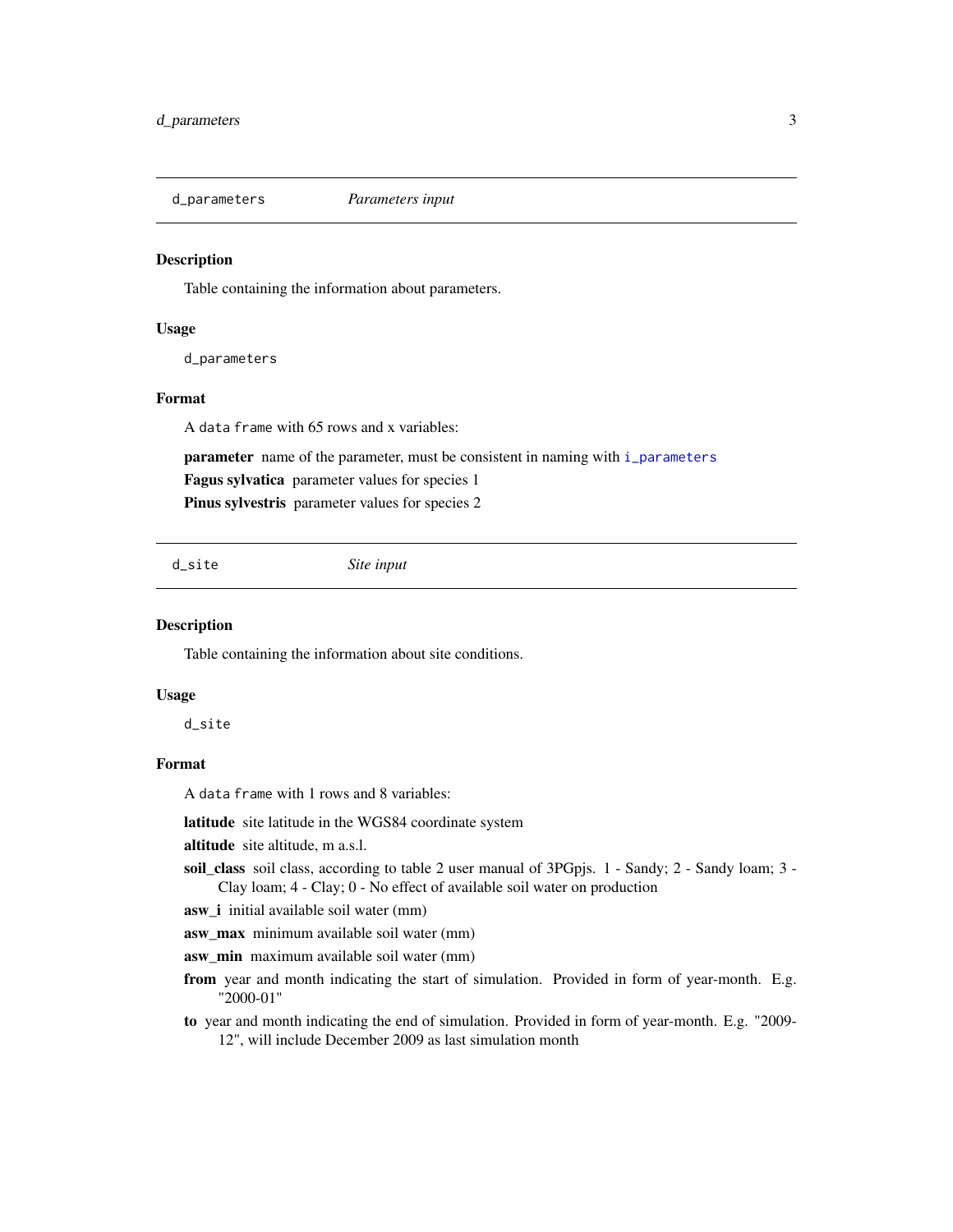<span id="page-3-1"></span><span id="page-3-0"></span>d\_sizeDist *sizeDist input*

#### Description

Table containing the information about size distribution.

#### Usage

d\_sizeDist

## Format

A data frame with 47 rows and x variables:

parameter name of the parameter, must be consistent in naming with [i\\_sizeDist](#page-5-2)

Fagus sylvatica parameter values for species 1

Pinus sylvestris parameter values for species 2

<span id="page-3-2"></span>d\_species *Species input*

## Description

Table containing the information about species level data. Each row corresponds to one species/cohort.

#### Usage

d\_species

## Format

A data frame with number of rows corresponding to each species/cohort and 8 variables:

- species species or cohort id/name. It must be consistent with species names in [d\\_thinning](#page-4-1), [d\\_parameters](#page-2-1) and [d\\_sizeDist](#page-3-1) tables.
- planted year and month indicating when the species was planted. Provided in form of year-month. E.g. "2000-01"
- fertility soil fertility for a given species. Range from 0 to 1
- stems\_n number of trees per ha

biom\_stem stem biomass for a given species (Mg/ha)

biom\_root root biomass for a given species (Mg/ha)

biom\_foliage initial foliage biomass (Mg/ha). If this is a leafless period, provide the spring foliage biomass.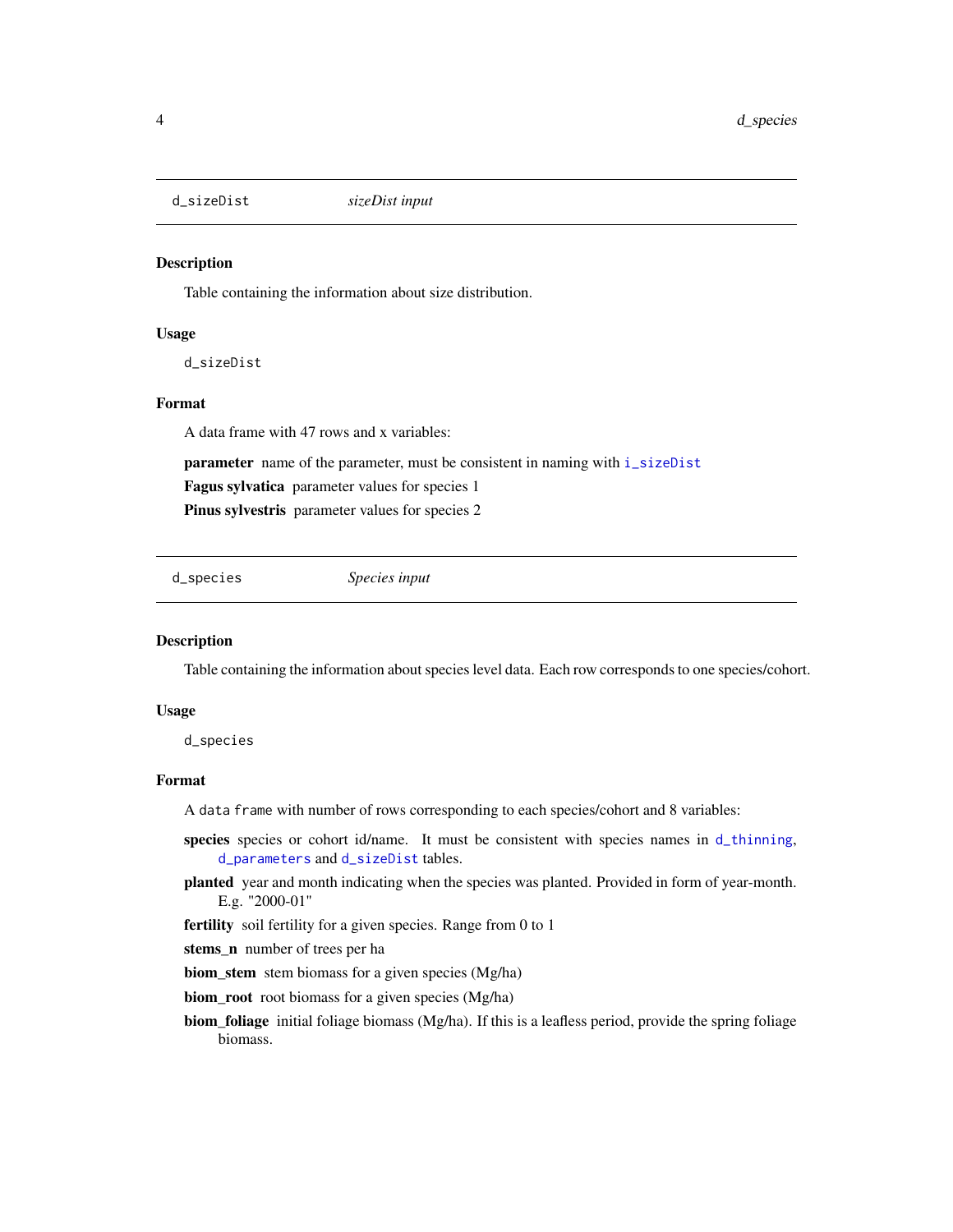<span id="page-4-1"></span><span id="page-4-0"></span>

Table containing the information about thinnings

#### Usage

d\_thinning

#### Format

A data frame with 3 rows and 6 variables:

species species or cohort id/name. It must be consistent with species names in [d\\_species](#page-3-2), [d\\_parameters](#page-2-1) and [d\\_sizeDist](#page-3-1) tables.

age age when thinning is performed stems\_n number of trees remaining after thinning

stem type of thinning (above/below). Default is 1

root type of thinning (above/below). Default is 1

foliage type of thinning (above/below). Default is 1

<span id="page-4-2"></span>

i\_output *Information about model outputs*

#### Description

A dataset containing the list of output variables and their description.

#### Usage

i\_output

### Format

A data frame with 150 rows and 7 variables:

group\_id serial number of the group

variable id serial number of the variable

variable\_group group name to which variable belongs

variable\_name variable name as named in output

description description of the variable

unit unit of the variable

**variable\_vba** corresponding name of the variable as output from Excel version of 3-PGmix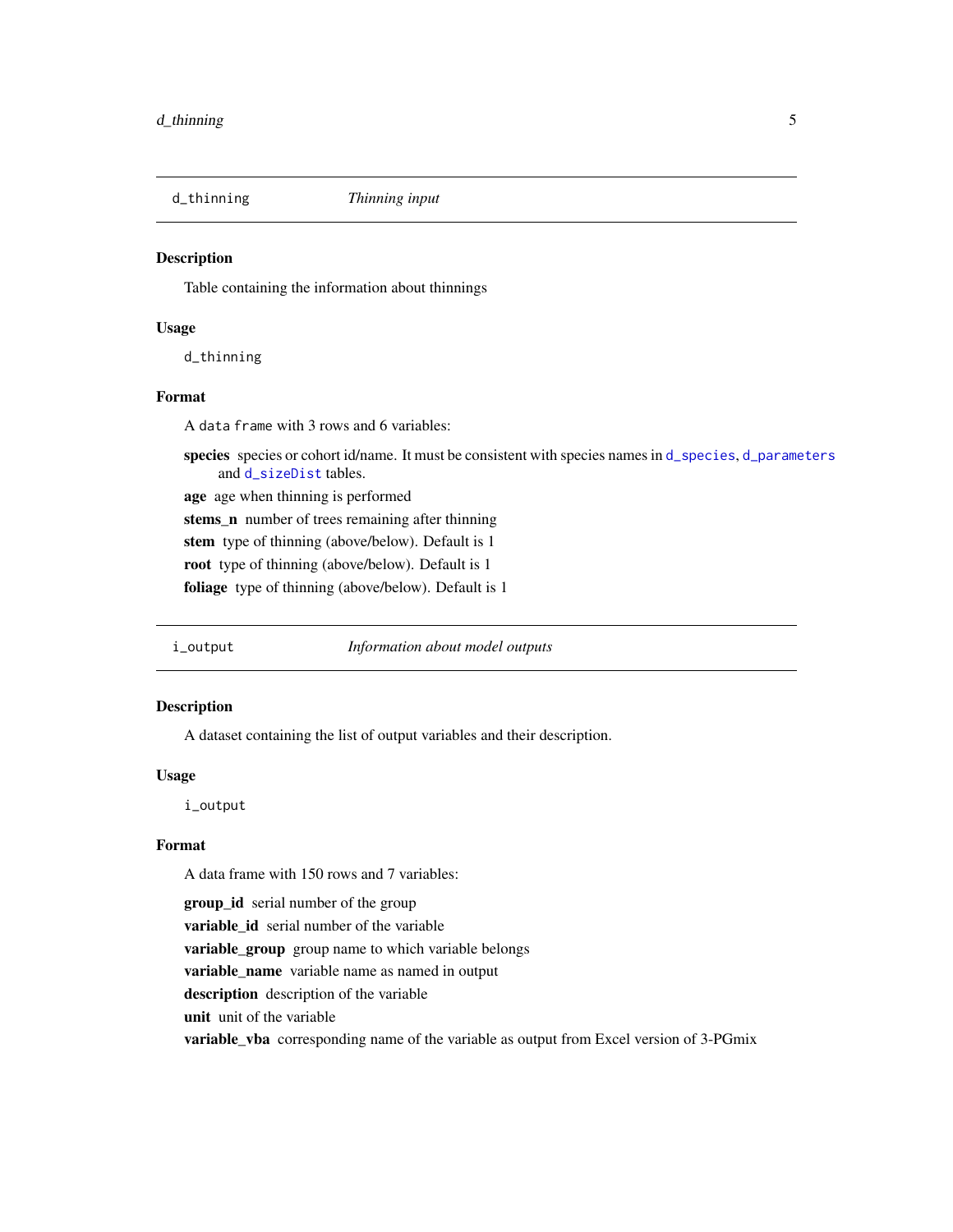<span id="page-5-1"></span><span id="page-5-0"></span>

A dataset containing the parameters order and description.

## Usage

i\_parameters

## Format

A data frame with 82 rows and 3 variables:

parameter parameter name description description of the parameter unit unit

default default value for E.globulus from original 3-PG

<span id="page-5-2"></span>i\_sizeDist *Information about size distribution parameters*

## Description

A dataset containing the parameters order and description.

## Usage

i\_sizeDist

## Format

A data frame with 30 rows and 3 variables:

parameter parameter name description description of the parameter unit unit default default value equal to 0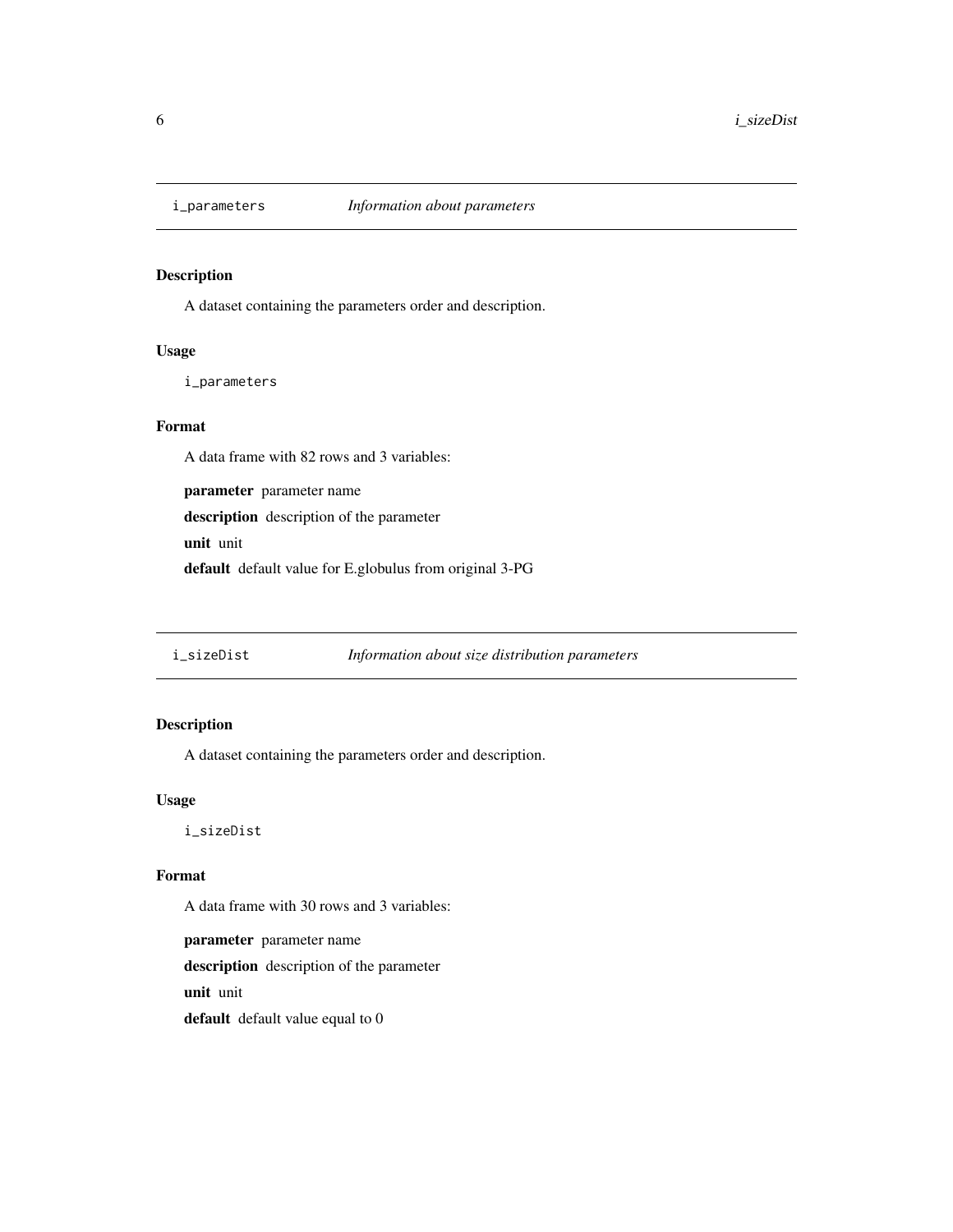<span id="page-6-1"></span><span id="page-6-0"></span>prepare\_climate *Subsets or replicate a climate data*

#### **Description**

Prepares the climate table, by either replicating the average climate for the required number of years, or by subsetting from a longer time-series of climate data.

#### Usage

```
prepare_climate(climate, from = "2000-04", to = "2010-11")
```
#### Arguments

climate table containing the information about monthly values for climatic data. If the climate table have exactly 12 rows it will be replicated for the number of years and months specified by from - to. Otherwise, it will be subsetted to the selected time period. If this is required, year and month columns must be included in the climate table. The minimum required columns are listed below, but additionally you can include: tmp\_ave, c02, d13catm. Please refer to [d\\_climate](#page-1-1) for example.

- year: year of observation (only required for subsetting) (numeric).
- month: months of observation (only required for subsetting) (numeric).
- tmp\_min: monthly mean daily minimum temperature (C).
- tmp\_max: monthly mean daily maximum temperature (C).
- tmp\_ave: monthly mean daily average temperature (C) (optional).
- prcp: monthly rainfall (mm month-1).
- srad: monthly mean daily solar radiation (MJ m-2 d-1).
- frost\_days: frost days per month (d month-1).
- co2: monthly mean atmospheric co2 (ppm), required if calculate\_d13c=1 (optional).
- d13catm: monthly mean isotopic composition of air  $(\%$ , required if calculate\_d13c=1 (optional).
- from year and month indicating the start of simulation. Provided in form of yearmonth. E.g. "2000-01".
- to year and month indicating the end of simulation. Provided in form of yearmonth. E.g. "2009-12", will include December 2009 as last simulation month.

#### Details

This function prepares the climate table for [run\\_3PG](#page-14-1).

In case a user provides only average climate, this is replicated for the desired simulation period.

In case a larger climate file is provided, the simulation period is selected from this.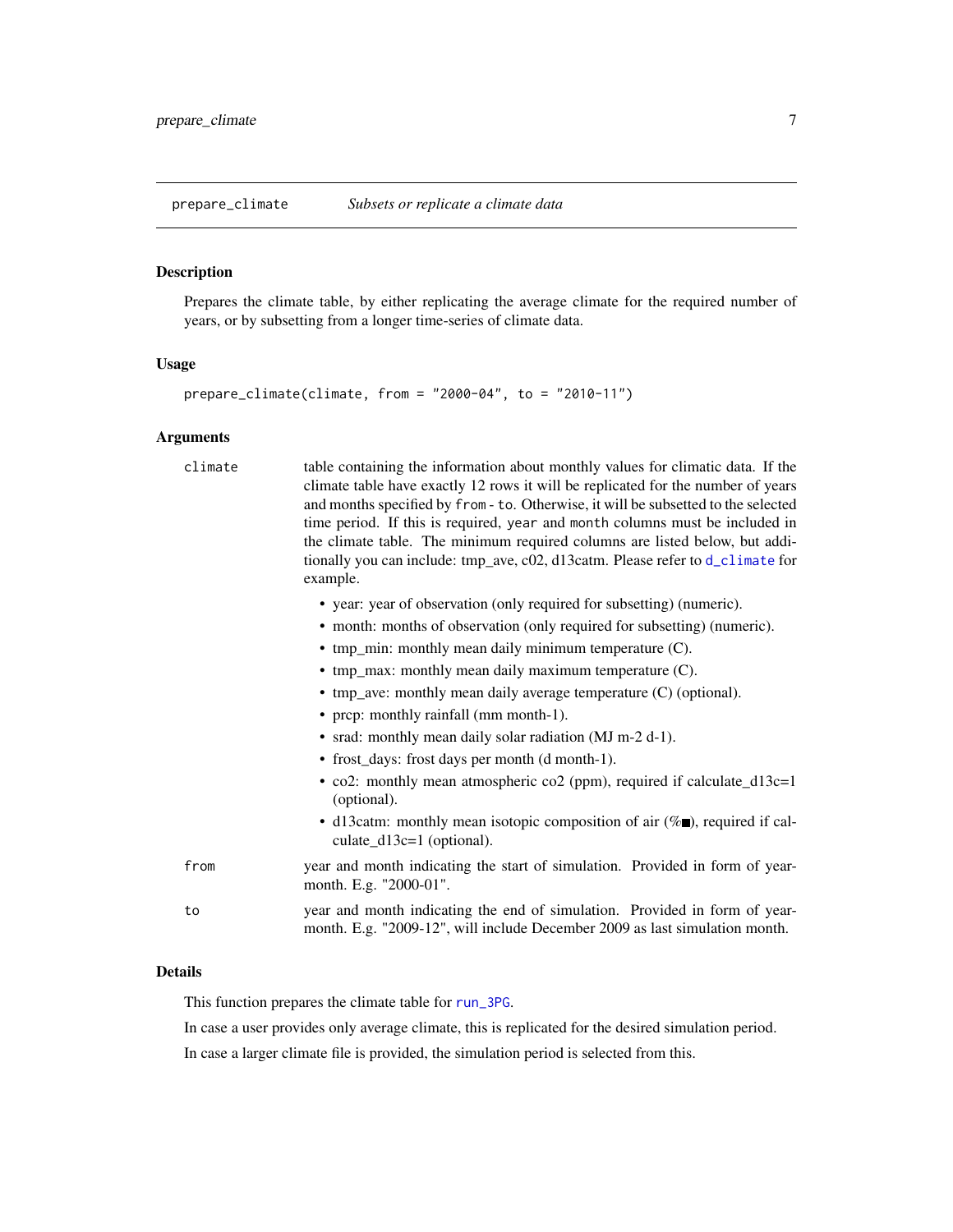## <span id="page-7-0"></span>Value

a data.frame with number of rows corresponding to number of simulated month and 10 columns

#### See Also

[run\\_3PG](#page-14-1), [prepare\\_input](#page-7-1), [prepare\\_parameters](#page-10-1), [prepare\\_sizeDist](#page-11-1), [prepare\\_thinning](#page-12-1)

#### Examples

```
# subsetting climate data
prepare_climate( climate = d_climate, from = '2003-04', to = '2010-11')
# replicating climate data
climate = matrix(rnorm(60), ncol = 5)
colnames(climate) = c("tmp_min", "tmp_max", "prcp", "srad", "frost_days")
prepare_climate( climate = climate, from = '2000-04', to = '2010-11')
```
<span id="page-7-1"></span>

prepare\_input *Check and prepare input for running 3-PG model*

#### Description

Checks and prepares all input tables to be used in [run\\_3PG](#page-14-1). For detailed descriptions see Forrester (2020).

#### Usage

```
prepare_input(site, species, climate, thinning = NULL, parameters = NULL,
  size_dist = NULL, settings = NULL)
```
#### Arguments

site table containing the information about site conditions.

- latitude: site latitude in the WGS84 coordinate system.
- altitude: site altitude, m a.s.l.
- soil\_class: 1 Sandy; 2 Sandy loam; 3 Clay loam; 4 Clay; 0 No effect of asw on production.
- asw\_i: initial available soil water (mm).
- asw\_min: minimum available soil water (mm).
- asw\_max: maximum available soil water (mm).
- from: year and month indicating the start of simulation. Provided in form of year-month. E.g. "2000-01".
- to: year and month indicating the end of simulation. Provided in form of year-month. E.g. "2009-12", will include December 2009 as last simulation month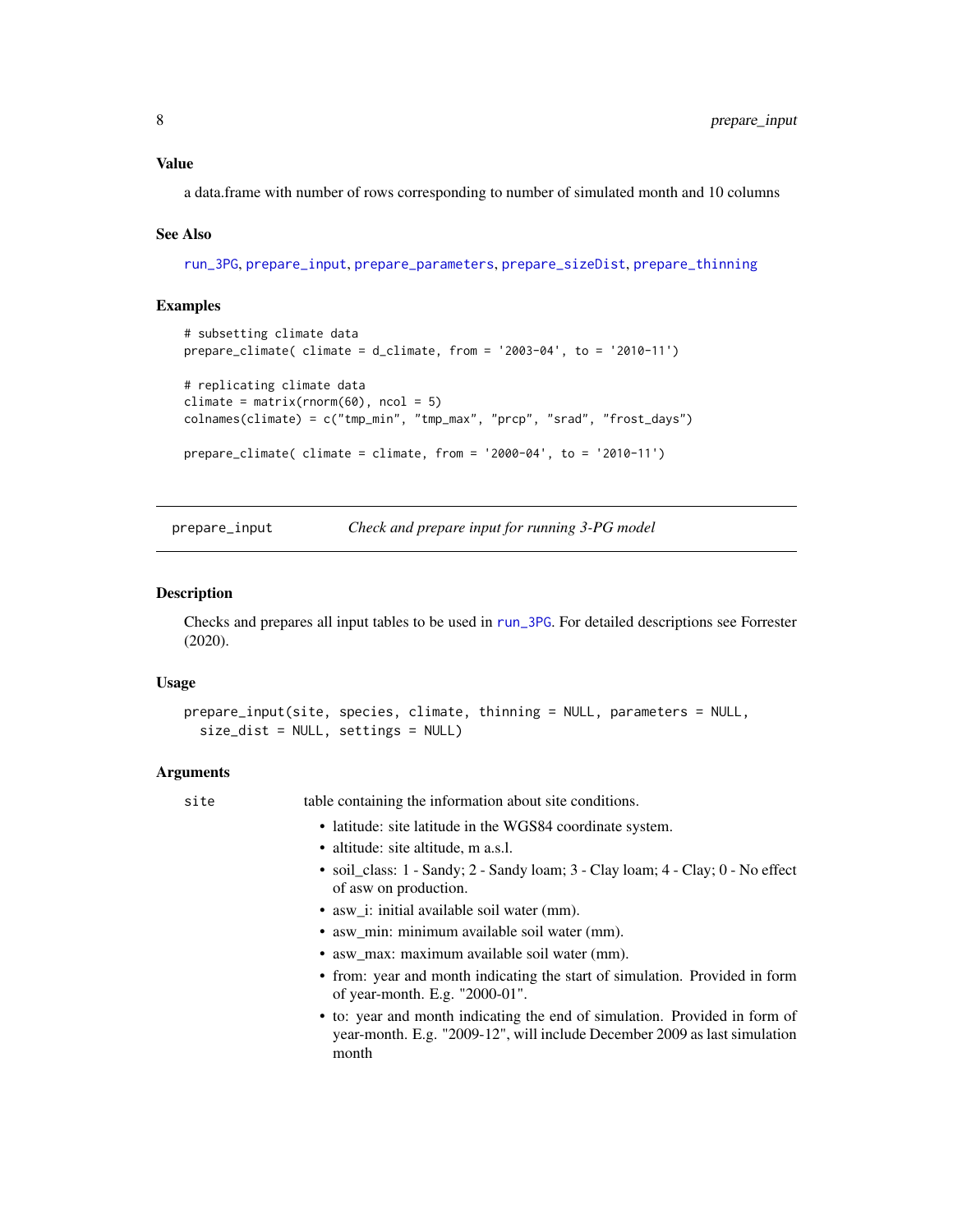<span id="page-8-0"></span>

| species    | table containing the information about species level data. Each row corresponds<br>to one species/cohort.                                                                                                                                                                                                                                  |
|------------|--------------------------------------------------------------------------------------------------------------------------------------------------------------------------------------------------------------------------------------------------------------------------------------------------------------------------------------------|
|            | • species: species or cohort id/name. It must be consistent with species names<br>in thinning, parameters and sizeDist tables.                                                                                                                                                                                                             |
|            | • planted: year and month indicating when species was planted. Provided in<br>form of year-month. E.g. "2000-01".                                                                                                                                                                                                                          |
|            | • fertility: soil fertility for a given species. Range from 0 to 1.                                                                                                                                                                                                                                                                        |
|            | • stems_n: number of trees per ha.                                                                                                                                                                                                                                                                                                         |
|            | • biom_stem: stem biomass for a given species (Mg/ha).                                                                                                                                                                                                                                                                                     |
|            | • biom_root: root biomass for a given species (Mg/ha).                                                                                                                                                                                                                                                                                     |
|            | • biom_foliage: initial foliage biomass (Mg/ha). If this is a leafless period,<br>provide the spring foliage biomass.                                                                                                                                                                                                                      |
| climate    | table containing the information about monthly values for climatic data. If the<br>climate table has exactly 12 rows it will be replicated for the number of years<br>and months specified by from - to. Otherwise, it will be subsetted to the selected<br>time period. More details about preparing climate data are at prepare_climate. |
|            | • year: year of observation (only required for subsetting) (optional).                                                                                                                                                                                                                                                                     |
|            | • month: months of observation (only required for subsetting) (optional).                                                                                                                                                                                                                                                                  |
|            | • tmp_min: monthly mean daily minimum temperature (C).                                                                                                                                                                                                                                                                                     |
|            | • tmp_max: monthly mean daily maximum temperature (C).                                                                                                                                                                                                                                                                                     |
|            | • tmp_ave: monthly mean daily average temperature (C) (optional).                                                                                                                                                                                                                                                                          |
|            | • prcp: monthly rainfall (mm month-1).                                                                                                                                                                                                                                                                                                     |
|            | • srad: monthly mean daily solar radiation (MJ m-2 d-1).                                                                                                                                                                                                                                                                                   |
|            | • frost_days: frost days per month (d month-1).                                                                                                                                                                                                                                                                                            |
|            | • vpd_day: frost days per month (mbar) (optional).                                                                                                                                                                                                                                                                                         |
|            | • co2: monthly mean atmospheric co2 (ppm), required if calculate_d13c=1<br>(optional)                                                                                                                                                                                                                                                      |
|            | • d13catm: monthly mean isotopic composition of air $(\% \blacksquare)$ , required if cal-<br>culate_d13c=1 (optional)                                                                                                                                                                                                                     |
| thinning   | table containing the information about thinnings. If there is no thinning, it must<br>be NULL.                                                                                                                                                                                                                                             |
|            | • species: species or cohort id/name. It must be consistent with species names<br>in species, parameters and sizeDist tables.                                                                                                                                                                                                              |
|            | • age: age when thinning is performed.                                                                                                                                                                                                                                                                                                     |
|            | • stems_n: number of trees remaining after thinning                                                                                                                                                                                                                                                                                        |
|            | • foliage: type of thinning (above/below). Default is 1.                                                                                                                                                                                                                                                                                   |
|            | • root: type of thinning (above/below). Default is 1.                                                                                                                                                                                                                                                                                      |
|            | • stem: type of thinning (above/below). Default is 1.                                                                                                                                                                                                                                                                                      |
| parameters | table containing the information about parameters to be modified. Values that                                                                                                                                                                                                                                                              |

• parameter: name of the parameter, must be consistent in naming with [i\\_parameters](#page-5-1) • species: each column must correspond to species/cohort id/name, as defined in species table

are not provided are replaced by defaults.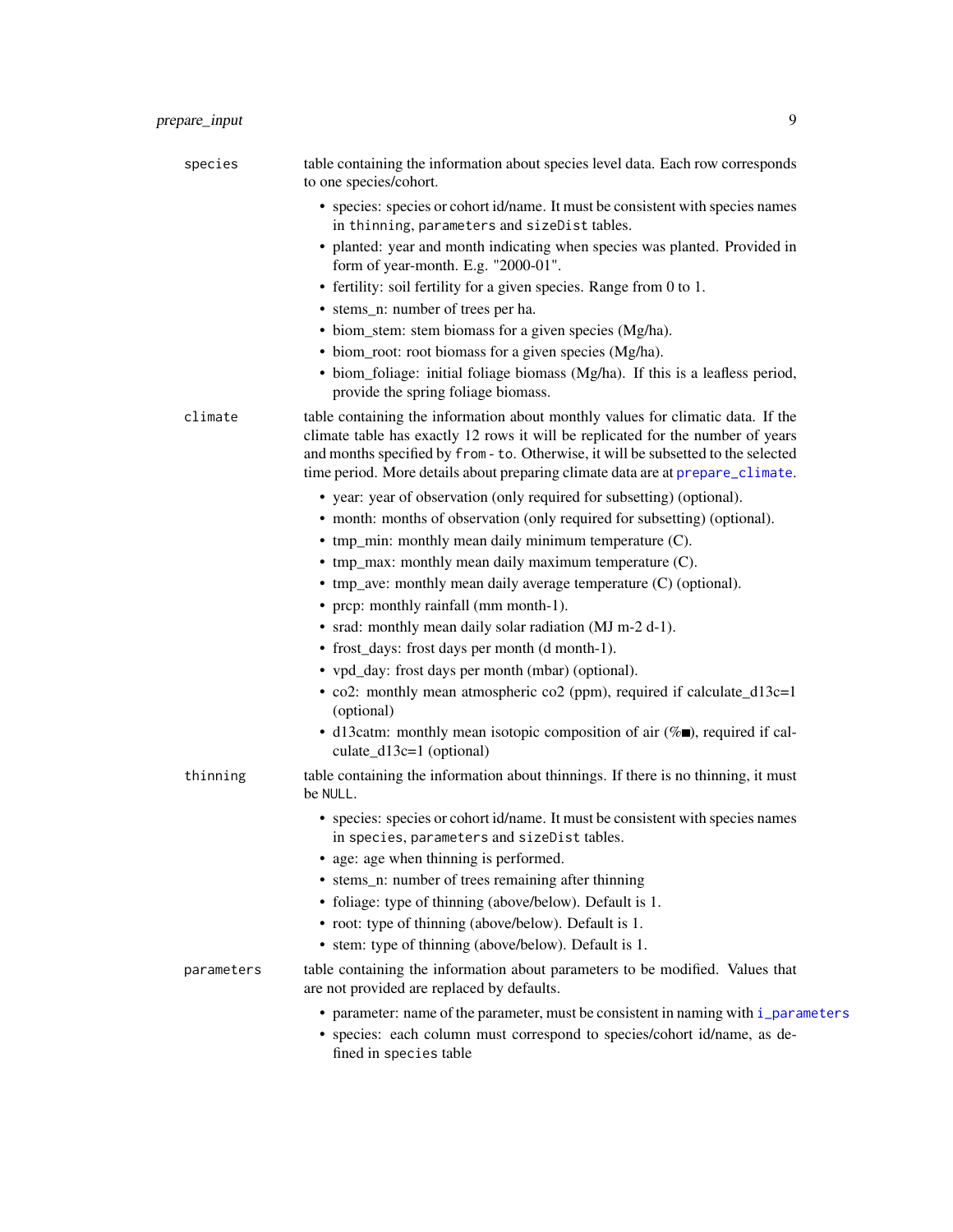<span id="page-9-0"></span>

| size_dist | table containing the information about size distribution to be modified. Values<br>that are not provided are replaced by defaults. |
|-----------|------------------------------------------------------------------------------------------------------------------------------------|
|           | • parameter: name of the parameter, must be consistent in naming with i_sizeDist                                                   |
|           | • species: each column must correspond to species/cohort id/name, as de-<br>fined in species table                                 |
| settings  | a list with settings for the model. Values that are not provided are replaced by<br>defaults.                                      |
|           | • light_model: '1' - 3-PGpjs (default); '2' - 3-PGmix                                                                              |
|           | • transp_model: '1' - 3-PGpjs (default); '2' - 3-PGmix                                                                             |
|           | • phys_model: '1' - 3-PGpjs (default); '2' - 3-PGmix                                                                               |
|           | • height_model: '1' - linear (default); '2' - non-linear                                                                           |
|           | • correct_bias: $0^\circ$ - no (default); $1^\circ$ - yes                                                                          |
|           | • calculate_d13c: $0'$ - no (default); $1'$ - yes                                                                                  |

## Details

This function checks and prepares the input data for the [run\\_3PG](#page-14-1). The output is a list with 7 tables. Each of them corresponds to the one from input.

#### Value

a list with seven tables. Each table corresponds to one of the input tables.

## References

Forrester, D. I., 2020. 3-PG User Manual. Swiss Federal Institute for Forest, Snow and Landscape Research WSL, Birmensdorf, Switzerland. 70 p. Available at the following web site: [http://](http://sites.google.com/site/davidforresterssite/home/projects/3PGmix/3pgmixdownload) [sites.google.com/site/davidforresterssite/home/projects/3PGmix/3pgmixdownload](http://sites.google.com/site/davidforresterssite/home/projects/3PGmix/3pgmixdownload)

Sands, P. J., 2010. 3PGpjs user manual. Available at the following web site: [http://3pg.sites.](http://3pg.sites.olt.ubc.ca/files/2014/04/3PGpjs_UserManual.pdf) [olt.ubc.ca/files/2014/04/3PGpjs\\_UserManual.pdf](http://3pg.sites.olt.ubc.ca/files/2014/04/3PGpjs_UserManual.pdf)

## See Also

[run\\_3PG](#page-14-1), [prepare\\_parameters](#page-10-1), [prepare\\_sizeDist](#page-11-1), [prepare\\_thinning](#page-12-1), [prepare\\_climate](#page-6-1)

#### Examples

prepare\_input( site = d\_site, species = d\_species, climate = d\_climate, d\_thinning)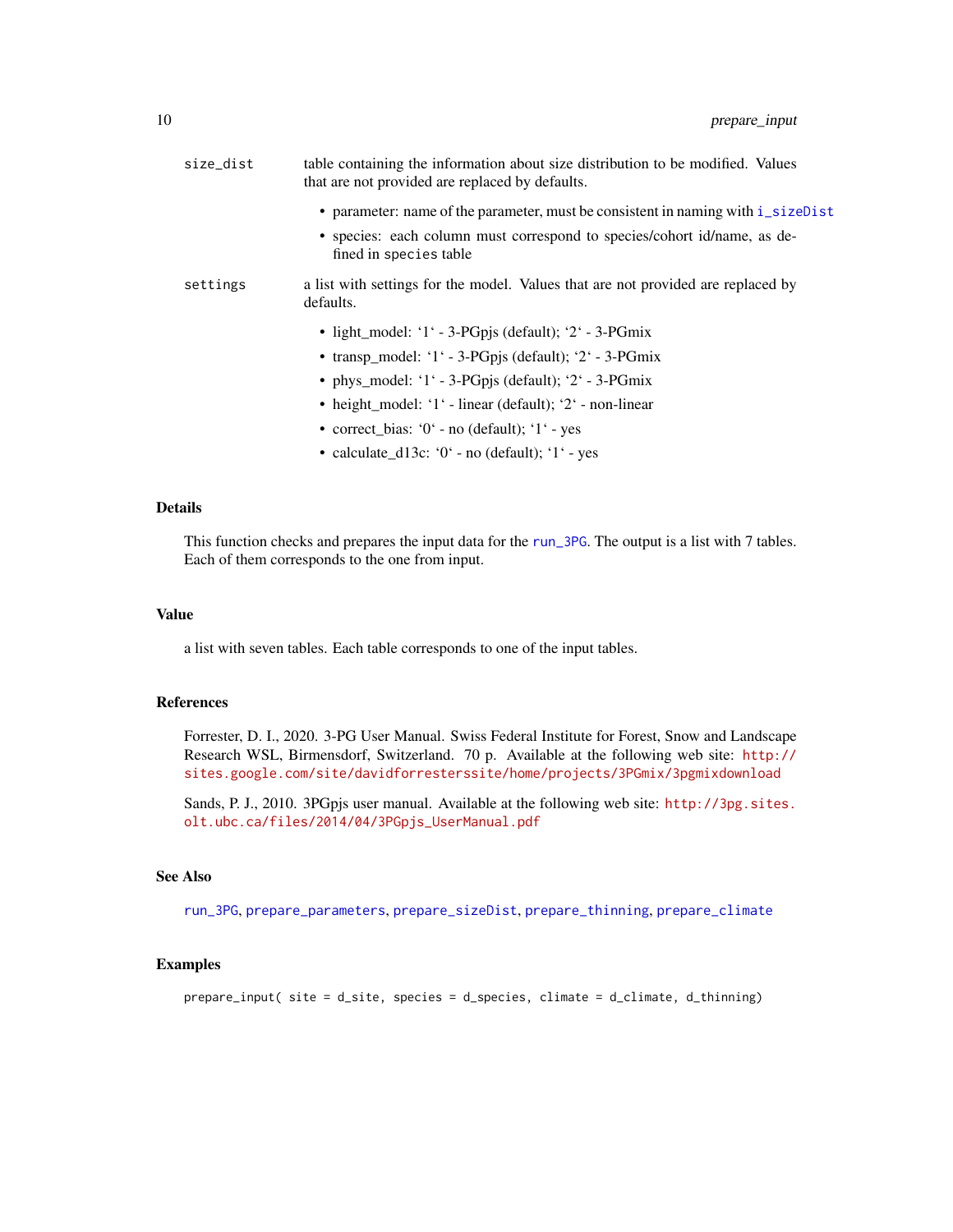#### <span id="page-10-1"></span><span id="page-10-0"></span>prepare\_parameters *Prepare parameters table*

## Description

Prepares the parameters table, by either replicating the defaults or replicating defaults for each of the species.

#### Usage

```
prepare_parameters(parameters = NULL, sp_names = c("Fagus sylvatica",
  "Pinus sylvestris"))
```
## Arguments

| parameters | table containing the information about parameters to be modified. Values that<br>are not provided are replaced by defaults.                                                              |
|------------|------------------------------------------------------------------------------------------------------------------------------------------------------------------------------------------|
|            | • parameter: name of the parameter, must be consistent in naming with i parameters<br>• species: each column must correspond to species/cohort id/name, as de-<br>fined in species table |
| sp_names   | names of the species / cohorts used for the simulations. The 'sp_names' must be<br>identical to those from species table.                                                                |

## Details

This function prepares the parameter table for [run\\_3PG](#page-14-1)

## Value

a data.frame with 47 rows and columns corresponding to each species.

## See Also

[run\\_3PG](#page-14-1), [prepare\\_input](#page-7-1), [prepare\\_sizeDist](#page-11-1), [prepare\\_thinning](#page-12-1), [prepare\\_climate](#page-6-1)

```
# replace some
prepare_parameters( parameters = d_parameters[1:4,],
  sp_names = c('Fagus sylvatica', 'Pinus sylvestris' ))
# Make default
prepare_parameters( parameters = NULL, sp_names = c('Quercus', 'Abies'))
```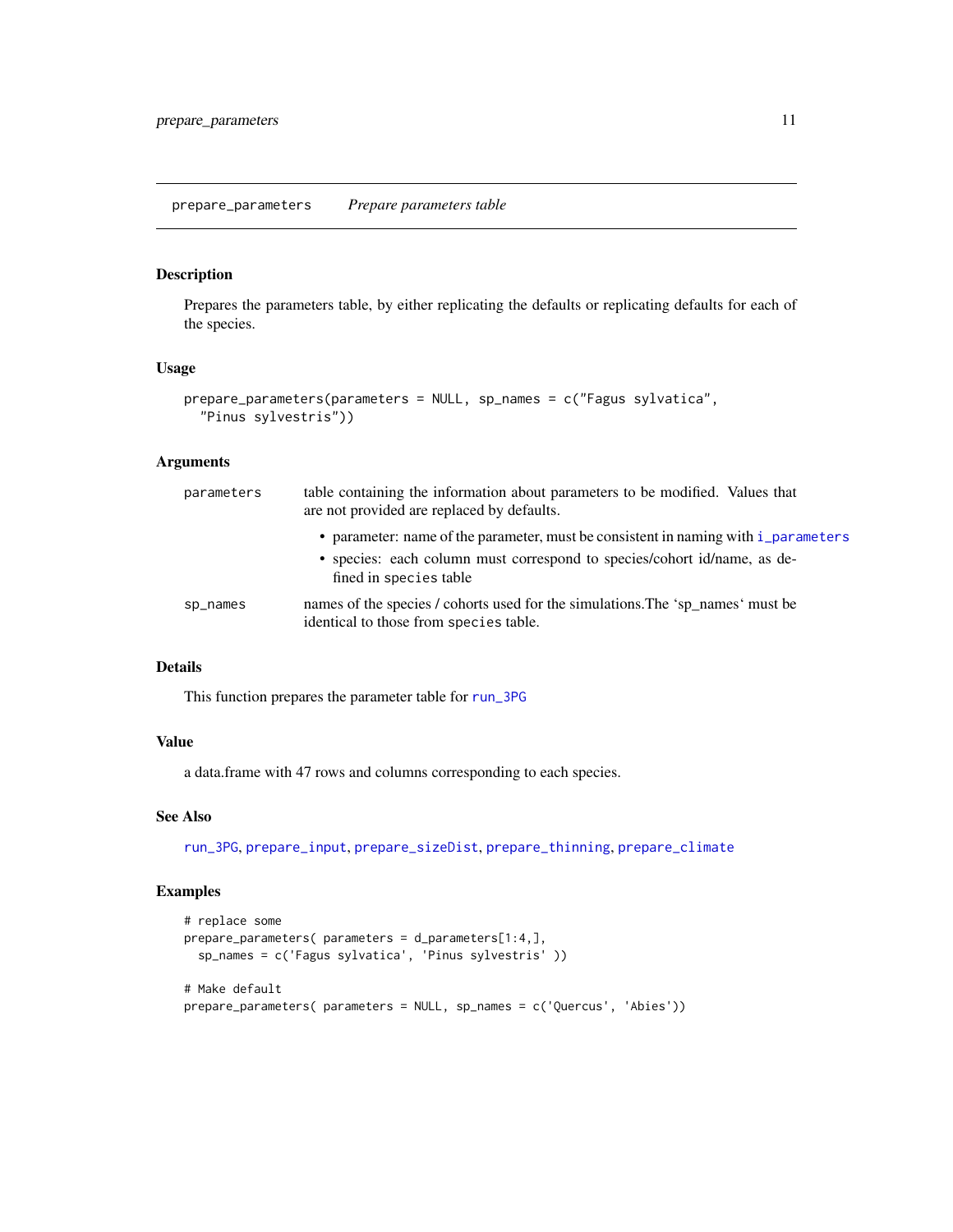<span id="page-11-1"></span><span id="page-11-0"></span>Prepares the parameters table, by either replicating the defaults or replicating defaults for each of the species.

#### Usage

```
prepare_sizeDist(size_dist = NULL, sp_names = c("Fagus sylvatica",
  "Pinus sylvestris"))
```
## Arguments

| size_dist | table containing the information about size distribution to be modified. Values<br>that are not provided are replaced by defaults.                                                       |
|-----------|------------------------------------------------------------------------------------------------------------------------------------------------------------------------------------------|
|           | • parameter: name of the parameter, must be consistent in naming with i_sizeDist.<br>• species: each column must correspond to species/cohort id/name, as de-<br>fined in species table. |
| sp_names  | names of the species / cohorts used for the simulations. The 'sp names' must be<br>identical to those from species table.                                                                |

## Details

This function prepares the parameter table for [run\\_3PG](#page-14-1).

## Value

a data.frame with 47 rows and columns corresponding to each species.

#### See Also

[run\\_3PG](#page-14-1), [prepare\\_input](#page-7-1), [prepare\\_parameters](#page-10-1), [prepare\\_thinning](#page-12-1), [prepare\\_climate](#page-6-1)

```
# replace some
prepare_sizeDist( size_dist = d_sizeDist[1:4,],
  sp_names = c('Fagus sylvatica', 'Pinus sylvestris' ))
# Make default
prepare_sizeDist( size_dist = NULL, sp_names = c('Quercus', 'Abies'))
```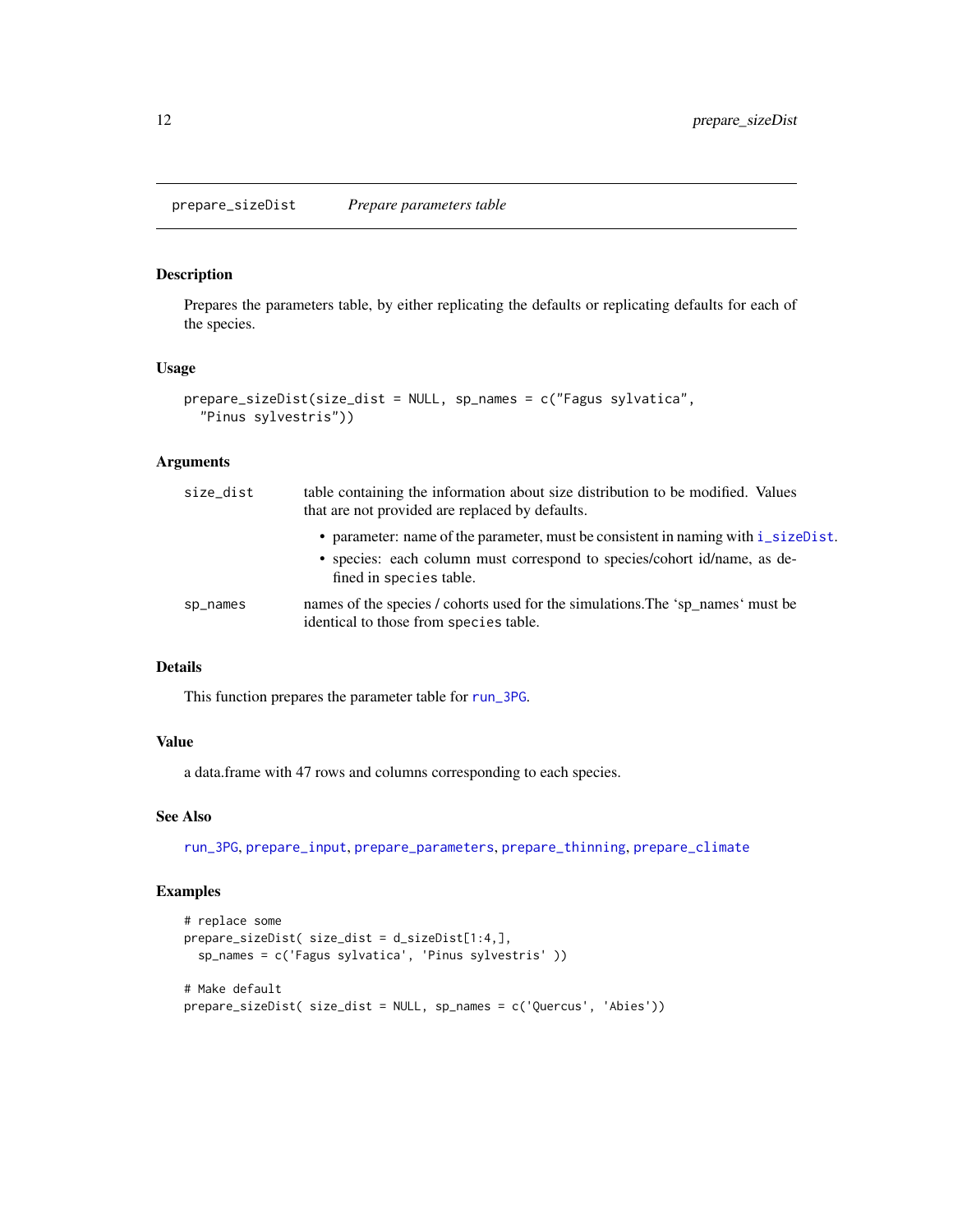<span id="page-12-1"></span><span id="page-12-0"></span>prepare\_thinning *Check and prepare management information.*

#### Description

Prepares the management table and checks for consistency.

#### Usage

```
prepare_thinning(thinning = NULL, sp_names = c("Fagus sylvatica",
  "Pinus sylvestris"))
```
## Arguments

| thinning | table containing the information about thinnings. If there is no thinning, it must<br>be NULL. The following columns are required:                                                                                                 |
|----------|------------------------------------------------------------------------------------------------------------------------------------------------------------------------------------------------------------------------------------|
|          | • species: species or cohort id/name.                                                                                                                                                                                              |
|          | • age: age at which thinning is done.                                                                                                                                                                                              |
|          | • stems n: number of trees remaining after thinning                                                                                                                                                                                |
|          | • stem: type of thinning (above/below). Default is 1.                                                                                                                                                                              |
|          | • foliage: type of thinning (above/below). Default is 1.                                                                                                                                                                           |
|          | • root: type of thinning (above/below). Default is 1.                                                                                                                                                                              |
| sp_names | names of the species / cohorts used for the simulations. This is required whether<br>'thinning=NULL' or if not all species are indicated in the 'thinning' table. The<br>'sp_names' must be identical to those from species table. |
|          |                                                                                                                                                                                                                                    |

## Details

This function prepares the thinning table for [run\\_3PG](#page-14-1).

In case there is no thinning it will return empty 3-d array.

In case there will be thinning it will return 3-d array, where one dimension correspond to each species.

## Value

a 3-dimentional array, where third dimention correspond to each species.

#### See Also

[run\\_3PG](#page-14-1), [prepare\\_input](#page-7-1), [prepare\\_parameters](#page-10-1), [prepare\\_sizeDist](#page-11-1), [prepare\\_climate](#page-6-1)

#### Examples

```
prepare_thinning( thinning = NULL, sp_names = c('Quercus', 'Abies'))
```
prepare\_thinning( thinning = d\_thinning, sp\_names = c('Fagus sylvatica', 'Pinus sylvestris'))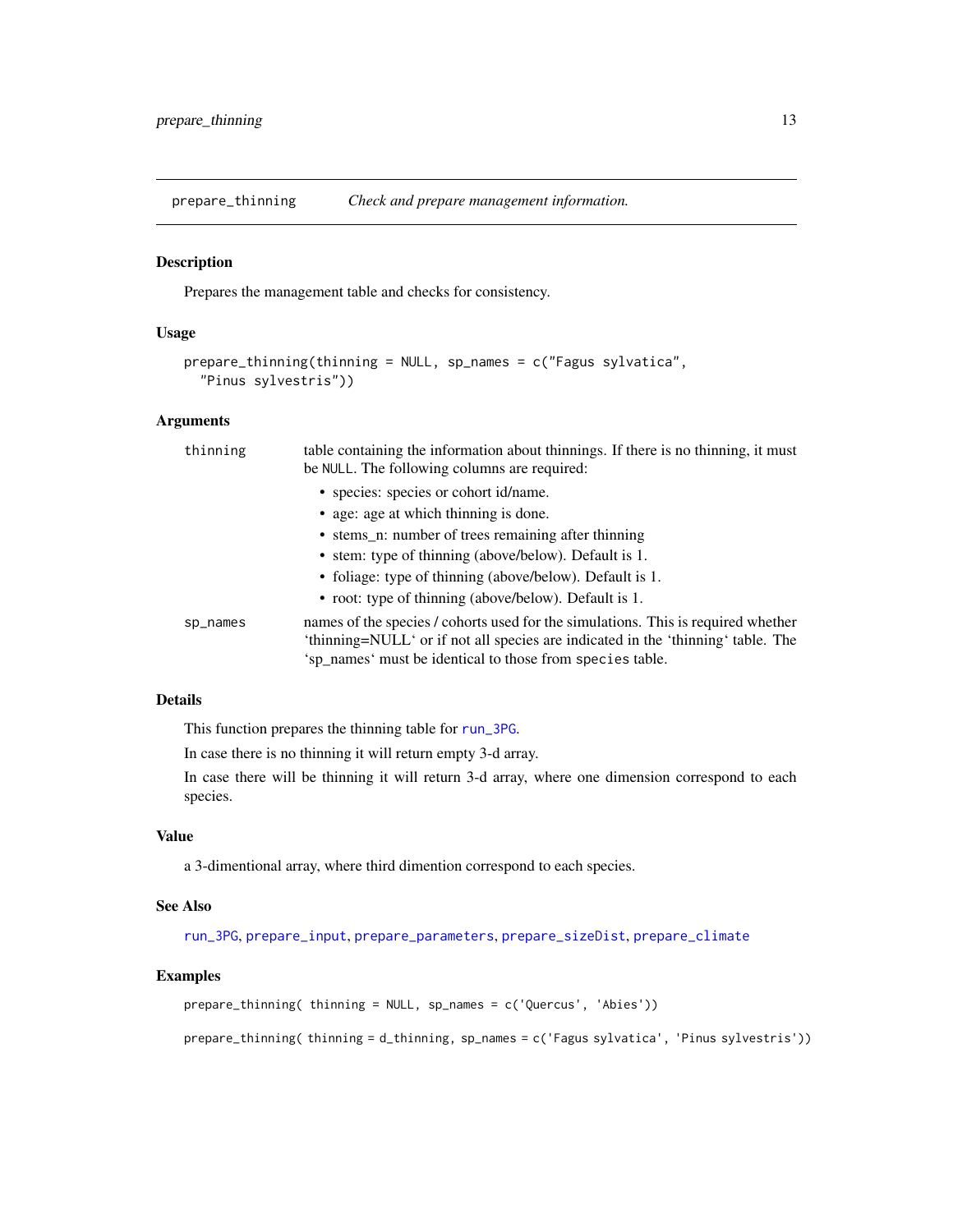<span id="page-13-0"></span>r3PG *Simulating Forest Growth using the 3-PG Process-Based Vegetation Model*

#### Description

The r3PG package provides a flexible and easy-to-use interface for Fortran implementations of the 3-PGpjs (monospecific, evenaged and evergreen forests) or 3-PGmix (deciduous, uneven-aged or mixed-species forests) forest growth models. The user can flexibly switch between various options and submodules, to use the original 3-PGpjs model version for monospecific, even-aged and evergreen forests and the 3-PGmix model, which can also simulate multi-cohort stands (e.g. mixtures, uneven-aged) that contain deciduous species. The core function to run the model is [run\\_3PG](#page-14-1). For more background, please consult the vignette via vignette(package = "r3PG")

#### Value

None

#### References

Forrester, D. I., 2020. 3-PG User Manual. Swiss Federal Institute for Forest, Snow and Landscape Research WSL, Birmensdorf, Switzerland. 70 p. Available at the following web site: [http://](http://sites.google.com/site/davidforresterssite/home/projects/3PGmix/3pgmixdownload) [sites.google.com/site/davidforresterssite/home/projects/3PGmix/3pgmixdownload](http://sites.google.com/site/davidforresterssite/home/projects/3PGmix/3pgmixdownload)

Forrester, D. I., & Tang, X. (2016). Analysing the spatial and temporal dynamics of species interactions in mixed-species forests and the effects of stand density using the 3-PG model. Ecological Modelling, 319, 233–254. doi: [10.1016/j.ecolmodel.2015.07.010](https://doi.org/10.1016/j.ecolmodel.2015.07.010)

Landsberg, J. J., & Waring, R. H., 1997. A generalised model of forest productivity using simplified concepts of radiation-use efficiency, carbon balance and partitioning. Forest Ecology and Management, 95(3), 209–228. doi: [10.1016/S03781127\(97\)000261](https://doi.org/10.1016/S0378-1127(97)00026-1)

Sands, P. J., 2010. 3PGpjs user manual. Available at the following web site: [http://3pg.sites.](http://3pg.sites.olt.ubc.ca/files/2014/04/3PGpjs_UserManual.pdf) [olt.ubc.ca/files/2014/04/3PGpjs\\_UserManual.pdf](http://3pg.sites.olt.ubc.ca/files/2014/04/3PGpjs_UserManual.pdf)

#### See Also

[run\\_3PG](#page-14-1)

```
out <- run_3PG(
 site = d_site,
 species = d_species,
 climate = d_climate,
 thinning = d_{\text{thinning}},
 parameters = d_parameters,
 size_dist = d_sizeDist,
 settings = list(light_model = 2, transp_model = 2, phys_model = 2,correct\_bias = 1, calculate_d13c = 0),
```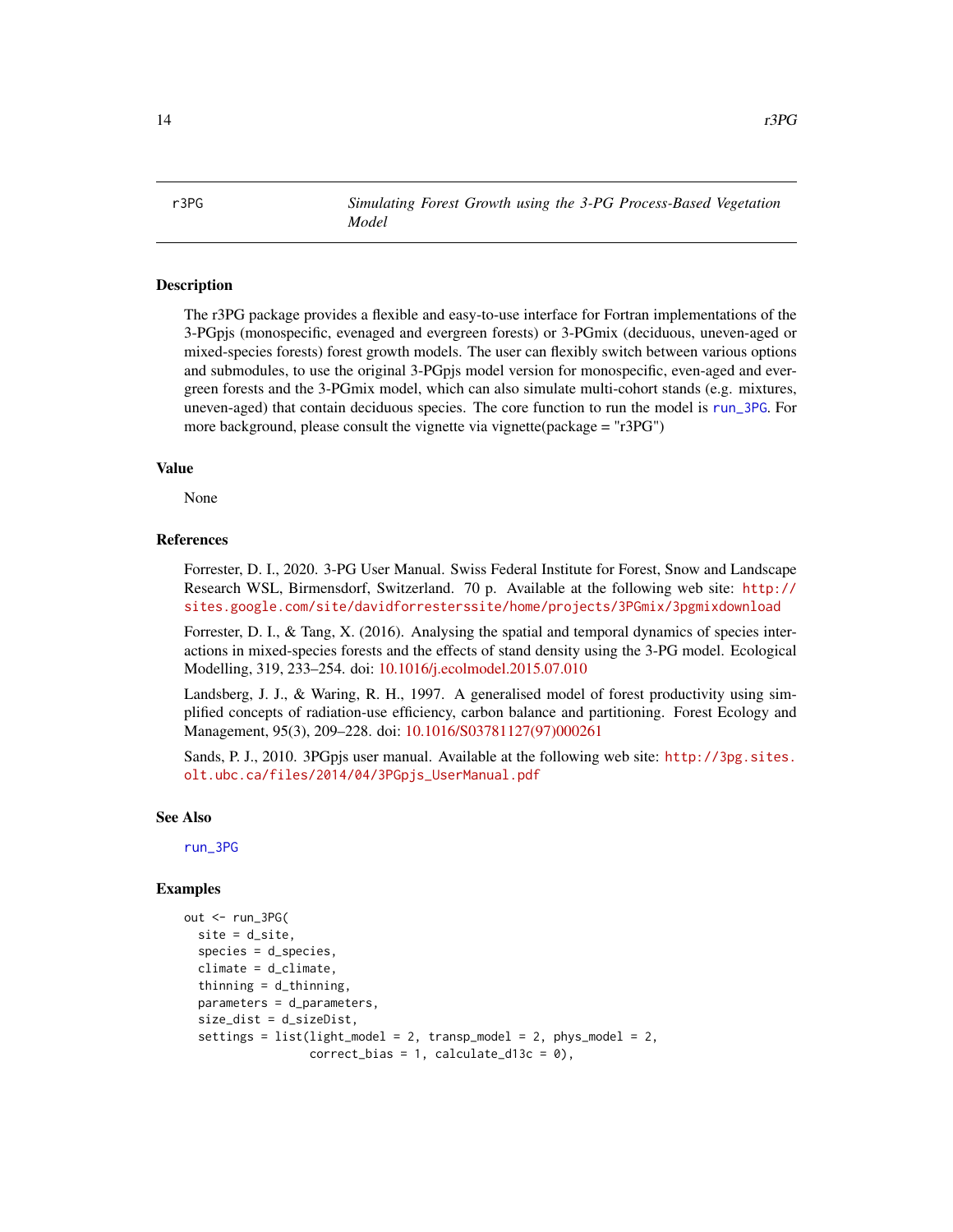#### <span id="page-14-0"></span> $run\_3PG$  15

check\_input = TRUE, df\_out = TRUE) # note that default is TRUE

```
str(out) # List output format
```
## <span id="page-14-1"></span>run\_3PG *Runs a 3-PG model simulation*

## Description

Runs the 3-PGpjs (monospecific, evenaged and evergreen forests) or 3-PGmix (deciduous, unevenaged or mixed-species forests) model. For more details on parameters and structure of input visit [prepare\\_input](#page-7-1).

#### Usage

run\_3PG(site, species, climate, thinning = NULL, parameters = NULL, size\_dist = NULL, settings = NULL, check\_input = TRUE, df\_out = TRUE)

#### Arguments

| site        | table as described in prepare input containing the information about site con-<br>ditions.                                              |
|-------------|-----------------------------------------------------------------------------------------------------------------------------------------|
| species     | table as described in prepare input containing the information about species<br>level data. Each row corresponds to one species/cohort. |
| climate     | table as described in prepare input containing the information about monthly<br>values for climatic data. See also prepare_climate      |
| thinning    | table as described in prepare_input containing the information about thin-<br>nings. See also prepare_thinning                          |
| parameters  | table as described in prepare_input containing the information about parame-<br>ters to be modified. See also prepare_parameters        |
| size_dist   | table as described in prepare_input containing the information about size dis-<br>tributions. See also prepare_sizeDist                 |
| settings    | a list as described in <b>prepare_input</b> with settings for the model.                                                                |
| check_input | logical if the input shall be checked for consistency. It will call prepare input<br>function.                                          |
| df_out      | logical if the output shall be long data.frame (TRUE) the 4-dimensional array<br>(FALSE).                                               |

## Details

'r3PG' provides an implementation of the Physiological Processes Predicting Growth [3-PG](https://3pg.forestry.ubc.ca) model, which simulates forest growth and productivity. The 'r3PG' serves as a flexible and easy-to-use interface for the '3-PGpjs' (monospecific, evenaged and evergreen forests) and the '3-PGmix' (deciduous, uneven-aged or mixed-species forests) model written in 'Fortran'. The package, allows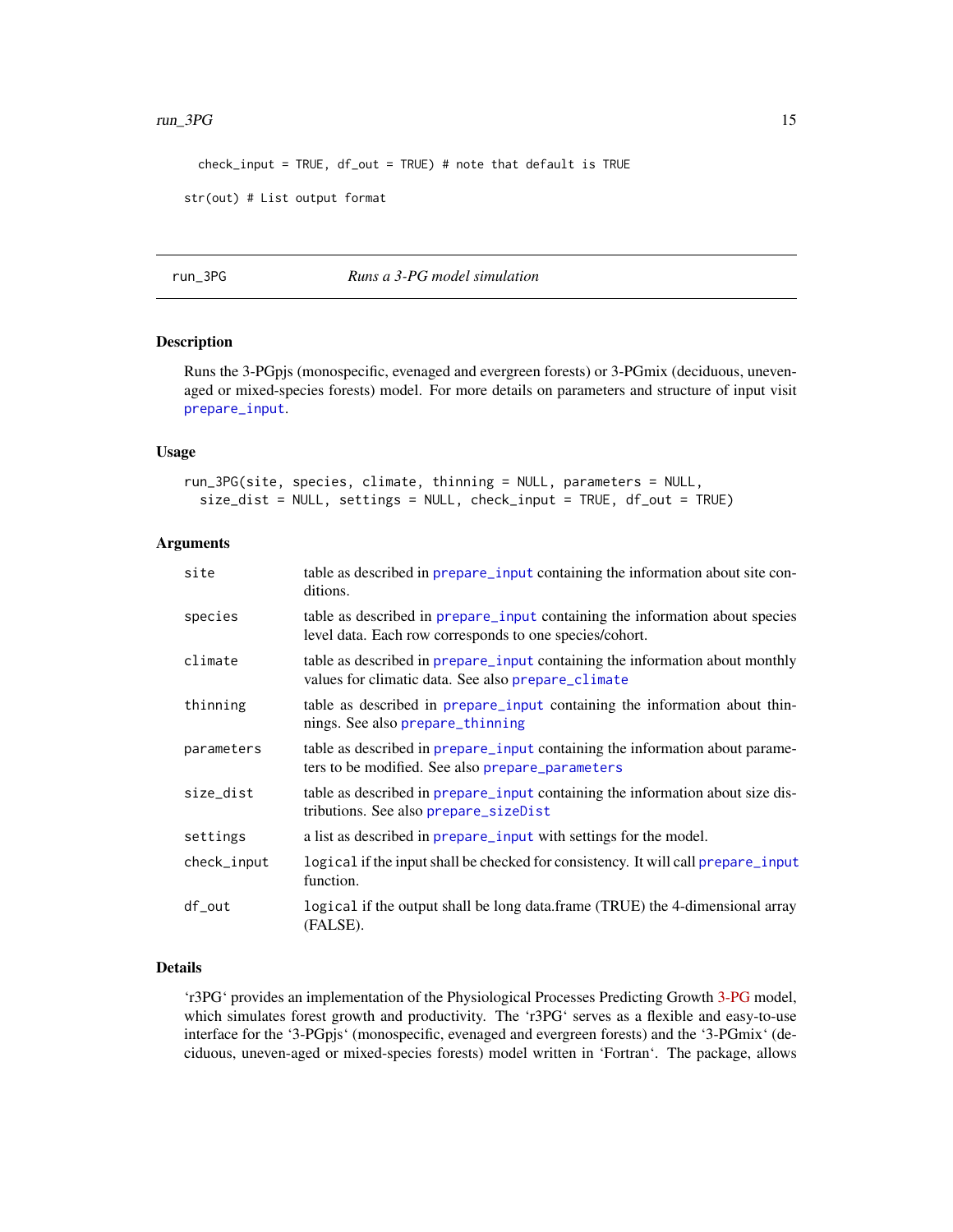for fast and easy interaction with the model, and 'Fortran' re-implementation facilitates computationally intensive sensitivity analysis and calibration. The user can flexibly switch between various options and submodules, to use the original '3-PGpjs' model version for monospecific, even-aged and evergreen forests and the '3-PGmix' model, which can also simulate multi-cohort stands (e.g. mixtures, uneven-aged) that contain deciduous species.

This implementation of 3-PG includes several major variants / modifications of the model in particular the ability to switch between 3-PGpjs (the more classic model version for monospecific stands) vs. 3-PGmix (a version for mixed stands), as well as options for bias corrections and  $\delta^1 3C$ calculations (see parameters).

#### Value

either a 4-dimentional array or a data.frame, depending on the parameter df\_out. More details on the output is [i\\_output](#page-4-2)

### Note

The run\_3PG also checks the quality of input data. When names, or structures are not consistent with requirements it will return an error. Turn this off to optimize for speed.

#### References

Forrester, D. I., 2020. 3-PG User Manual. Swiss Federal Institute for Forest, Snow and Landscape Research WSL, Birmensdorf, Switzerland. 70 p. Available at the following web site: [http://](http://sites.google.com/site/davidforresterssite/home/projects/3PGmix/3pgmixdownload) [sites.google.com/site/davidforresterssite/home/projects/3PGmix/3pgmixdownload](http://sites.google.com/site/davidforresterssite/home/projects/3PGmix/3pgmixdownload)

Forrester, D. I., & Tang, X. (2016). Analysing the spatial and temporal dynamics of species interactions in mixed-species forests and the effects of stand density using the 3-PG model. Ecological Modelling, 319, 233–254. doi: [10.1016/j.ecolmodel.2015.07.010](https://doi.org/10.1016/j.ecolmodel.2015.07.010)

Landsberg, J. J., & Waring, R. H., 1997. A generalised model of forest productivity using simplified concepts of radiation-use efficiency, carbon balance and partitioning. Forest Ecology and Management, 95(3), 209–228. doi: [10.1016/S03781127\(97\)000261](https://doi.org/10.1016/S0378-1127(97)00026-1)

Sands, P. J., 2010. 3PGpjs user manual. Available at the following web site: [http://3pg.sites.](http://3pg.sites.olt.ubc.ca/files/2014/04/3PGpjs_UserManual.pdf) [olt.ubc.ca/files/2014/04/3PGpjs\\_UserManual.pdf](http://3pg.sites.olt.ubc.ca/files/2014/04/3PGpjs_UserManual.pdf)

## See Also

[prepare\\_input](#page-7-1), [prepare\\_parameters](#page-10-1), [prepare\\_sizeDist](#page-11-1), [prepare\\_thinning](#page-12-1), [prepare\\_climate](#page-6-1)

```
out <- run_3PG(
 site = d_site,
 species = d_species,
 climate = d_climate,
 thinning = d_{\text{thinning}},
 parameters = d_parameters,
 size_dist = d_sizeDist,
 settings = list(light_model = 2, transp_model = 2, phys_model = 2,correct\_bias = 1, calculate_d13c = 0),
```
<span id="page-15-0"></span>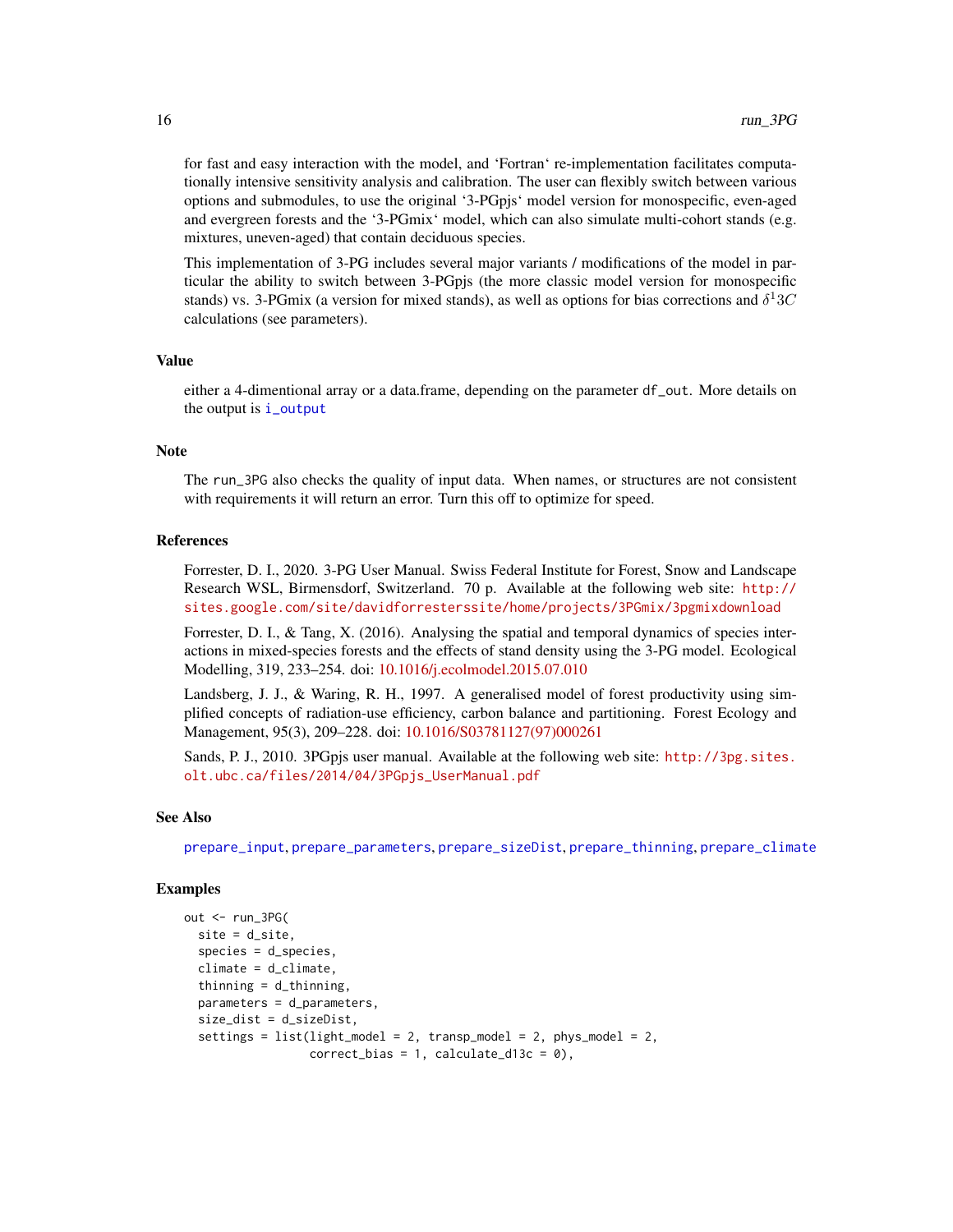#### $run\_3PG$   $17$

check\_input = TRUE, df\_out = TRUE) # note that default is TRUE

str(out) # List output format